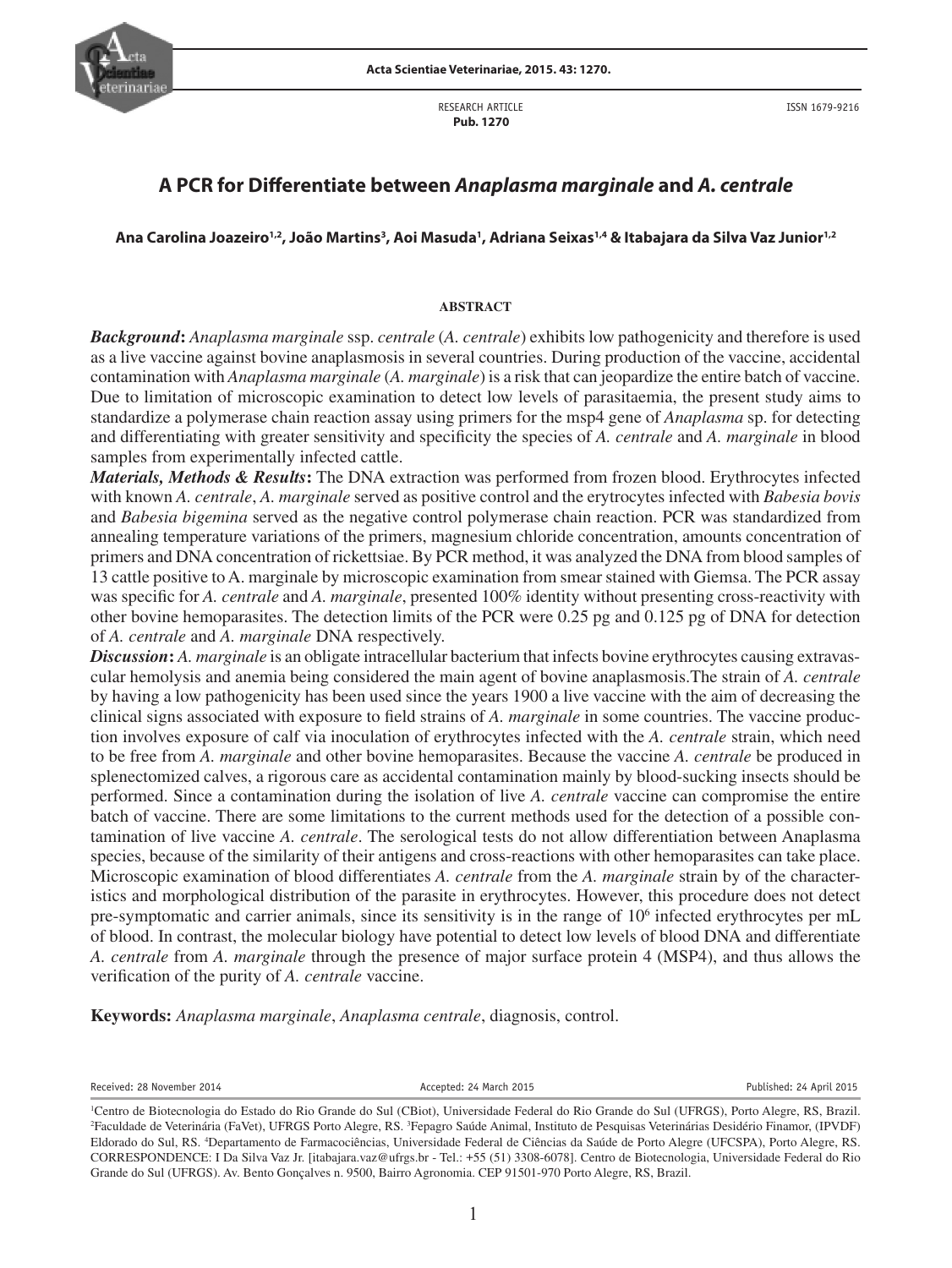# **INTRODUCTION**

The species *A. marginale* and the strain *A. marginale* ssp. *centrale* are closely related hemoparasites at antigenic level [5]. However, they differ in their pathogenicity towards cattle [22]. *A. marginale* is highly pathogenic, especially towards cattle over two years of age, while the *A. centrale* strain usually causes mild infection [4].

Anaplasmosis is one of the most important diseases of ruminants worldwide, causing significant economic losses in tropical and subtropical areas [12,13]. Animals that recover from acute anaplasmosis maintain persistent infection for life [7]. In turn, chronic anaplasmosis is characterized by five-week repeated cycles of parasitemia and microscopically undetectable levels of infected erythrocytes (between 102.5 and 107 ) [7,8,11]. Detection of pre-symptomatic and carrier animals makes it possible to transport cattle to disease-free and enzootically unstable areas, and may be seen as an auxiliary measure in controlling live vaccine production.

The main methods for diagnosing anaplasmosis include serological tests and microscopic examination of Giemsa-stained blood smears [1], although these methods have limitations as the specific detection or as the detection of low levels of parasitaemia. Thereby, a specific and sensitive molecular diagnostic method would improve detection and differentiation between *A. marginale* and *A. centrale* strain in cases of low levels of parasitemia. In the present study, it was describe the standardization of a polymerase chain reaction (PCR) for amplification of specific regions of *Anaplasma* sp. MSP4, allowing a quality control for production of vaccine against bovine anaplasmosis.

### **MATERIALS AND METHODS**

### *Blood samples from experimentally infected cattle*

Blood samples for use as positive controls were provided by the "Desidério Finamor" Veterinary Research Institute (FEPAGRO/IPVDF; Eldorado do Sul, Rio Grande do Sul (RS), Brazil). Samples of the *A. centrale* strain and of *A. marginale*, *Babesia bovis* and *Babesia bigemina* were obtained from experimentally infected cattle in a tick-free area (Santa Vitória do Palmar, RS, Brazil). The strains were thawed and kept on ice until used to infect a susceptible splenectomized calf by means of intravenous inoculation.The rickettsemia level in the calf was monitored daily by means of microscopic examination and blood samples were collected when a parasitemia level of approximately 2% was reached.

The blood samples that were used as negative controls were collected from cattleliving in an *Anaplasma* sp.-free area (Santa Vitória do Palmar, RS, Brazil). Blood samples were collected into tubes containing 3.2% sodium citrate; they were cryopreserved with 10% DMSO and frozen in liquid nitrogen.

# *Field samples*

The blood samples for analysis by means of PCR (n = 13) were collected from Hereford, Devon or crossbreed cattle between 12 and 24 months of age in regions of southern Brazil where anaplasmosis is endemic. Giemsa-stained blood smears wereused for microscopic examination to detect the presence of intraerythrocytic *Anaplasma* sp. Species identification was performed based on parasite morphology [21].

# *DNA extraction*

DNA was extracted from frozen blood containing the infected erythrocytes based on the protocol described by Bashiruddin *et al*. [2]. Briefly, blood was thawed at room temperature, washed three times with Tris-EDTA (pH 7.4), and centrifuged at 14,000 *g* for 2 min. The proteins were dissolved and digested in 10% sarkosyl, 10% SDS and proteinase K (5 mg/mL) (Promega<sup>1</sup>) at  $62^{\circ}$ C for 1 h. DNA was extracted using phenol:chloroform and was precipitated in an alcoholic solution containing 2M KCl. The DNA samples were resuspended in 20 μL of water and stored at 4°C until use.

# *DNA quantification and purity analysis*

The DNA concentration (in ng/μL) was measured by means of spectrophotometry, in the Ultrospec 10,000 apparatus (Pharmacia Biotech<sup>2</sup>). The absorbance of DNA samples at 260 nm determined the DNA concentration, and the absorbance of DNA samples at 260 nm and 280 nm determined the purity of nucleic acids [18].

# *Standardization of polymerase chain reaction (PCR) for*  A. marginale *and* A.centrale *strain detection*

The DNA sequence encoding the major surface protein-4(MSP4) of the *A. centrale* strain was amplified with specific primers<sup>3</sup>: 5'-CATGGGGCAT-GAATGTGTG-3´ (forward) and 5´-AATTGGTTG-CAGTGAGCGCA-3´ (reverse), to amplify a 394-bp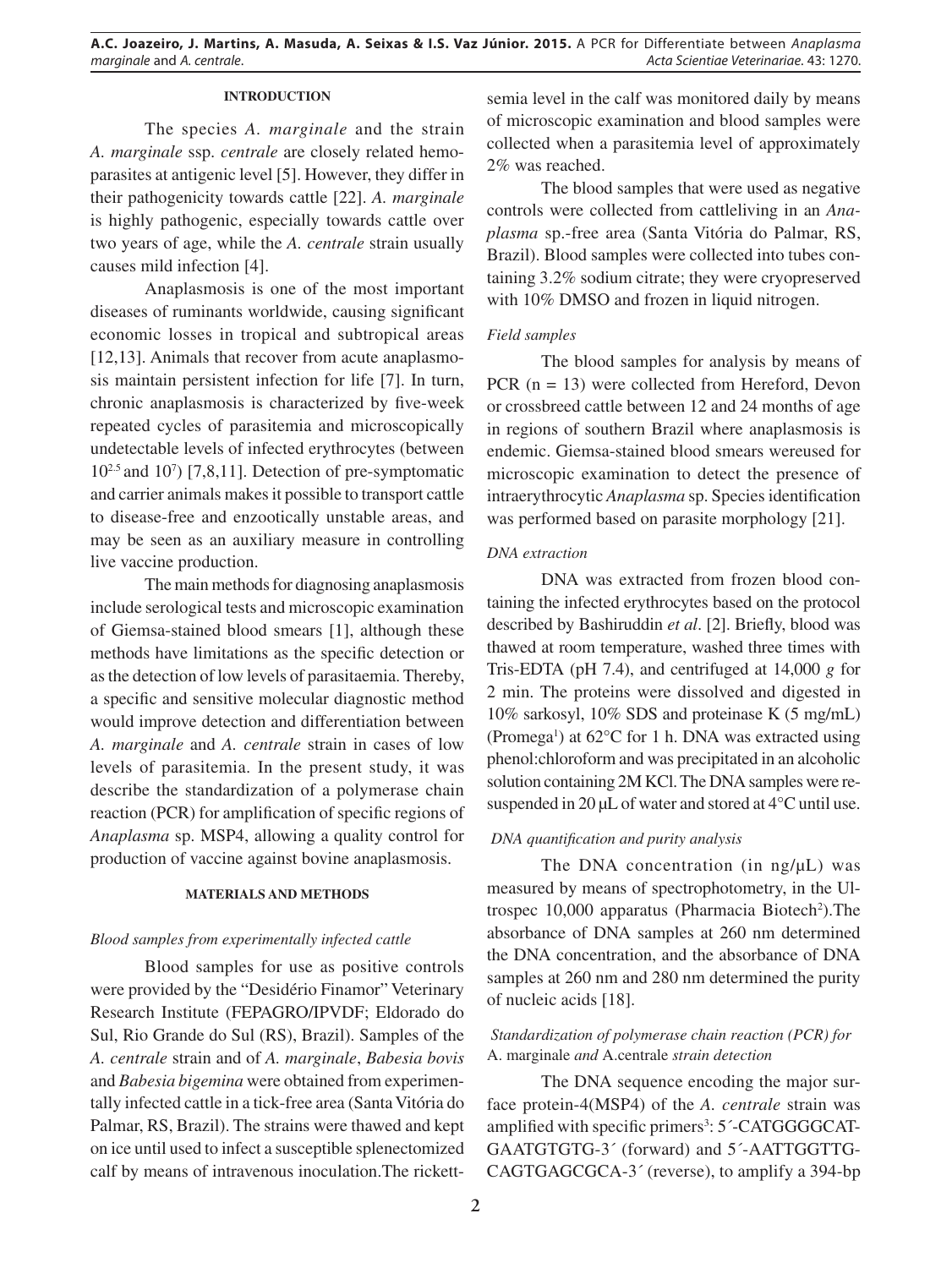DNA fragment. The primers used for *A. marginale* were 5'-CCCATGAGTCACGAAGTGG-3' (forward) and 5'-GCTGAACAGGAATCTTGCTCC-3<sup>\*</sup> (reverse), to amplify a 753-bp PCR DNA fragment. PCR was performed in a final reaction volume of 25 μL. To optimize the PCR, the variations of the annealing temperature of the primers, magnesium chloride concentration, amounts of primers and DNA concentration were tested. The PCR parameters used were 4 min at 94°C followed by 35 cycles of 30 s at 94°C, 30 s of annealing at 50°C and 1 min of extension at 72°C, with a final extension at 72°C for 5 min. Blood samples obtained from cattle infected with *B. bovis* and *B. bigeminabut* free from hemoparasites were used as negative controls. The products were viewed under UV light after electrophoresis on 0.8% agarose gels stained with 0.5 mg/μL of ethidium bromide. To confirm the PCR product identity, the amplicons obtained from PCR reactions were purified using the Geneclean® II kit (MP Biomedicals  $LLC<sup>4</sup>$ ; QBiogene<sup>5</sup>), as directed by the manufacturer, and were sequenced using the ABI Prism 3130xl apparatus (Applied Biosystems<sup>6</sup>). The nucleotide sequences for the msp4 gene were compared with the nucleotide sequences deposited in GenBank, using the Blast algorithm.

## **RESULTS**

#### *Blood smear analysis*

The microscopic examination was able to identify structures resembling *A. marginale* in four of the 13 samples analyzed that were suspected of having anaplasmosis.

#### *PCR reaction standardization*

The average yield of DNA from the blood samples was around 200 ng/μL, and the DNA purity, as calculated using the 260/280 nm ratio, was around 1.7, thus showing that the samples had suitable DNA for PCR amplification.

The standardized PCR reaction contained 1 ng of DNA as template, 1 x PCR buffer (10 mMof Tris-HCl and 500 mM of KCl; pH 8.5), 1.5 mM of  $MgCl_2$ , 5 pMol of each primer, 0.16 mMol of deoxynucleoside triphosphate and 1.25 U of Taq DNA polymerase. The annealing temperature was 53°C for both species. The amplicons showed 100% identicalness with the nucleotide sequences for the msp4 gene deposited in

GenBank (access number: JN564652 for *A. marginale*  and CP001759 for the *A. centrale* strain.

### *Sensitivity and Specificity of PCR*

The detection limit of the PCR for the *A. centrale* strain was 0.25 pg and for A. marginaleit was 0.125 pg (Figures 1.A and 1.B).The amplification of the DNA samples detected an expected PCR product of 753 bp for *A. marginale* and of 394 bp for the *A. centrale* strain (Figure 2). The analytical sensitivity of the PCR test was determined using concentrations of 0.1 ng to 0.1 pg of DNA extracted from the erythrocytes of cattle experimentally infected with *A. marginale* and the *A. centrale* strain. The pairs of primers designed for the msp4 gene of the *A. centrale* strain and for *A. marginale* did not amplify the DNA of *B. bovis* and *B. bigemina*, which are commonly found together infecting cattle (Figure 3).

### *Detection of* Anaplasma *sp. within an endemic region*

As shown in Table 1, the results from the PCR analysis on the blood samples from naturally infected cattle were compared with the values obtained from the blood smear analysis. All 13 samples analyzed by means of PCR were positive for *A. marginale*, and two of these samples showed *A. marginale* and the *A. centrale* strain simultaneously.



**Figure 1.** PCR sensitivity with primers for the gene msp4 of *A. marginale* or *A. centrale*. The amount of DNA used as template was 0.1 ng, 0.01 ng, 0.001 ng, 0.5 pg, 0.25 pg, 0.125 pg, 0.1 pg of DNA of *A. marginale* (Figure A, lines 1-7) or *A. centrale* (Figure B, lines 1-7) or bovine (Figures A and B lines 8-14). Electrophoresis on 0.8% agarose gel stained with ethidium bromide.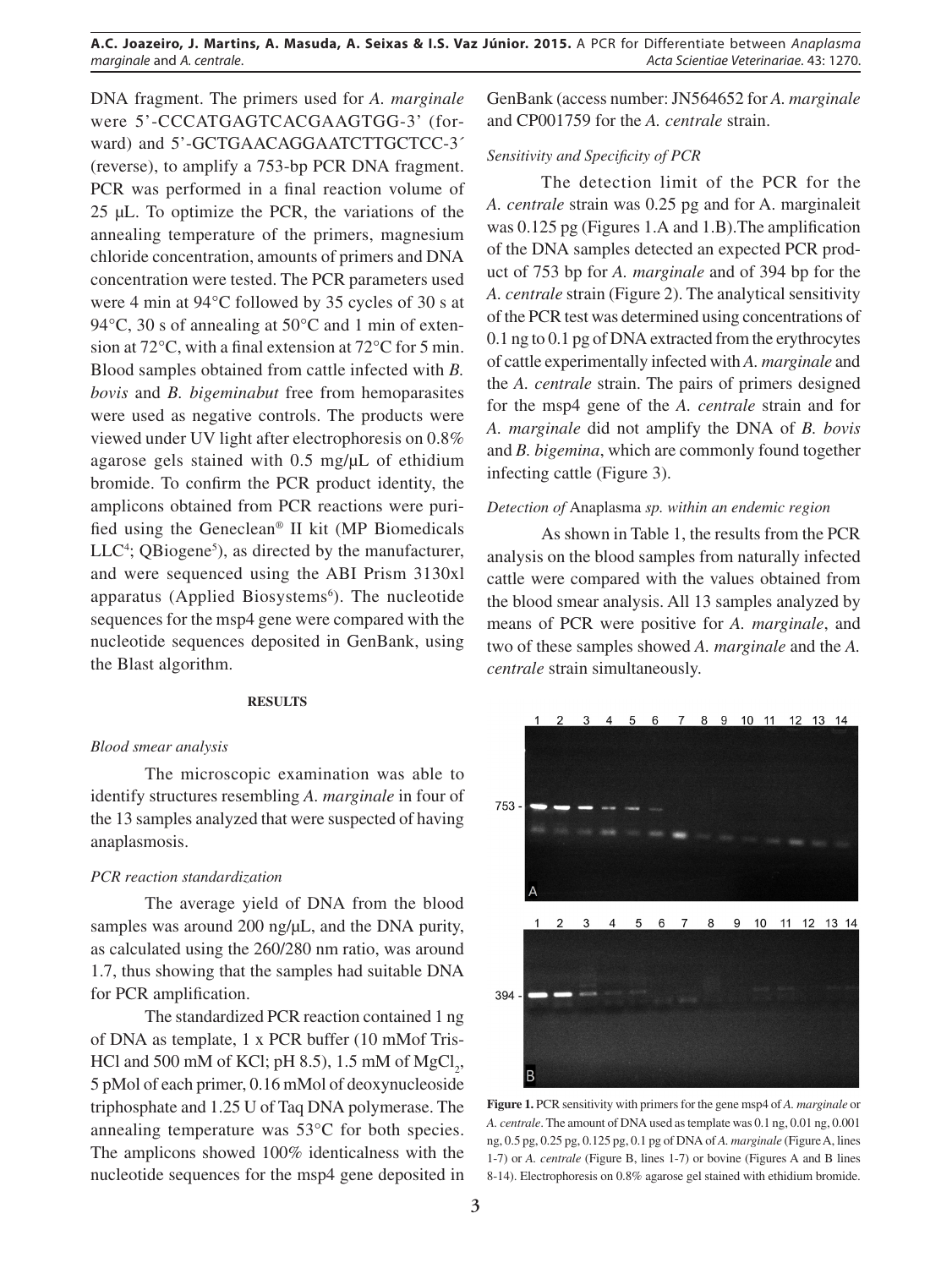**A.C. Joazeiro, J. Martins, A. Masuda, A. Seixas & I.S. Vaz Júnior. 2015.** A PCR for Differentiate between *Anaplasma marginale* and *A. centrale*. *Acta Scientiae Veterinariae*. 43: 1270.



**Figure 2.** PCR specificity with primers for the gene msp4 of *A. marginale* or *A. centrale*. Sample 1. DNA A. centrale with primers for the gene msp4 for *A. centrale*, sample 2. DNA *A. marginale* with primers for the gene msp4 for *A. marginale* and sample 3. DNA *A. centrale* and *A. marginale* with primers for gene msp4 for *A. centrale* and *A. marginale*. PCR was performed using 1.5 mM magnesium chloride, 0.16 Mm dNTP, 5.0 pmol of each primer, 1 ng DNA, 1.25 U Taq DNA polymerase enzyme buffer and 53° C.



**Figure 3.** Analysis of the specificity of the PCR standardized. The DNA used as template was of *A. centrale* (line 1), *A. marginale* (line 2), *B. bovis* (lines 3 and 4), *B. bigemina* (lines 5 and 6) and bovine (lines 7 and 8). The primers used were for *A. centrale* (lines 1, 3, 5 and 7) or *A. marginale* (lines 2, 4, 6 and 8). Electrophoresis on 0.8% agarose gel stained with ethidium bromide.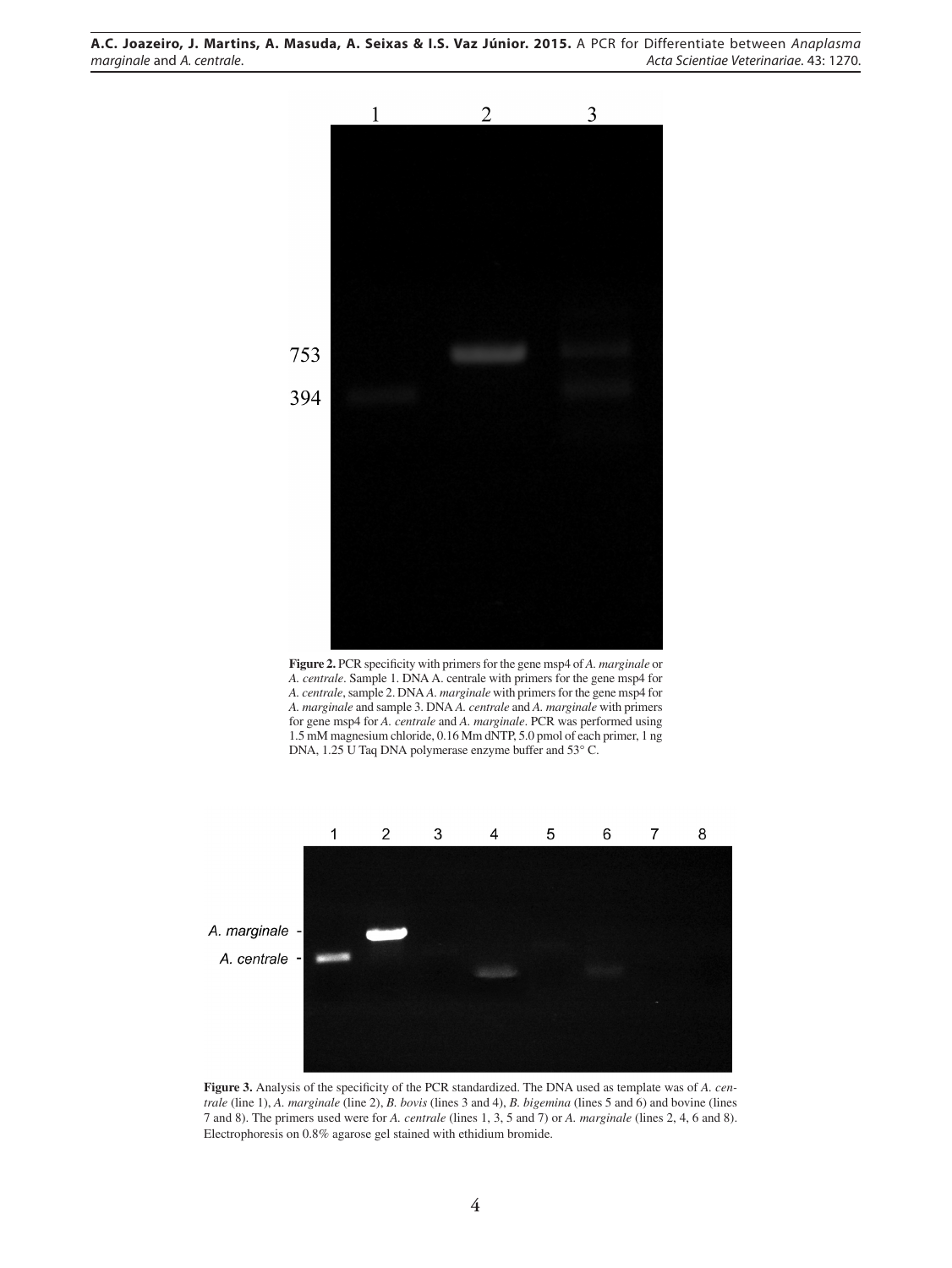| Samples | Microscopy   | <b>PCR</b>  |              |
|---------|--------------|-------------|--------------|
|         | A. marginale | A. centrale | A. marginale |
| 1       | Positive     | Negative    | Positive     |
| 2       | Positive     | Positive    | Positive     |
| 3       | Positive     | Negative    | Positive     |
| 4       | Positive     | Negative    | Positive     |
| 5       | Negative     | Negative    | Positive     |
| 6       | Negative     | Negative    | Positive     |
| 7       | Negative     | Negative    | Positive     |
| 8       | Negative     | Negative    | Positive     |
| 9       | Negative     | Negative    | Positive     |
| 10      | Negative     | Negative    | Positive     |
| 11      | Negative     | Negative    | Positive     |
| 12      | Negative     | Positive    | Positive     |
| 13      | Negative     | Negative    | Positive     |

**Table 1.** Comparison of results of microscopy and PCR analysis of bovine samples from the municipalities of Guaiba, Sao Gabriel and Alegrete naturally infected with *Anaplasma* sp.

#### **DISCUSSION**

The *A. centrale* strain has been widely used in Australia, Israel, South Africa and South American countries for controlling of bovine anaplasmosis [3,16,17].

The vaccine needs to be produced in splenectomized calves that are serologically negative for blood-borne infections, including *Babesia*, *Anaplasma*, *Ehrlichia*, *Theileria* and *Trypanosoma* [23]. During the process of replicating the *A. centrale* strain vaccine in calves, it is important to control for accidental contamination by *A. marginale*, which is transmitted mainly by blood-sucking insects [10]. Thus, an assay that enables accurate detection of *A. marginale*  contamination during the process of isolating the *A. centrale* strain is desirable.

 Microscopic examination of Giemsa-stained blood smears is routinely used to confirm acute *Anaplasma* sp. infection. However, it does not reach detection levels below 107 infected erythrocytes per mL of blood [14] and therefore is not sensitive enough to detect persistently infected animals (or chronically infected animals). The parasitemia levels in chronically infected animals usually range from  $10<sup>3</sup>$  to  $10<sup>7</sup>$  [9], and blood smears detect only one range of infection in these animals [15]. As observed in Table 1, microscopic examination made it possible to identify *A. marginale* in four of the 13 samples analyzed, which were suspected

of anaplasmosis. PCR detected *A. marginale* in all the field samples tested and in two other samples with concomitant A. centrale infection, thus agreeing with the findings of Shkap *et al*. [20].

In the present study, a molecular assay was standardized for detection and differentiation of *A. marginale* and the *A. centrale* strain in infected cattle. Selection of an appropriate target for accurate and precise determination of infection is critical for the development of diagnostic methods for *Anaplasma* sp. The nucleotide sequence of the msp4 gene showed identicalness of 83% between A. marginale and the *A. centrale* strain [19]. This makes it possible to design primers that differentiate between these two species of *Anaplasma*. In the present study, specific primers for the msp4 gene of *Anaplasma* sp. were designed for amplification of the DNA obtained from an extraction of frozen blood from cattle experimentally infected with the *A. centrale* strain and/or *A. marginale*. The extraction of DNA from *Anaplasma* sp. from frozen blood was optimized based on *Bashiruddin et al*. [2], and this showed yield and quality suitable for PCR.

The PCR standardized here was specific. It did not amplifying the DNA of other hemoparasitessuch as *B. bovis* and *B. bigemina*. The amplicons of 394 bp and 753 bp were confirmed by sequencing. The detection limits were 0.25 pg of DNA from the *A. centrale*  strain and 0.125 pg of DNA from *A. marginale*, which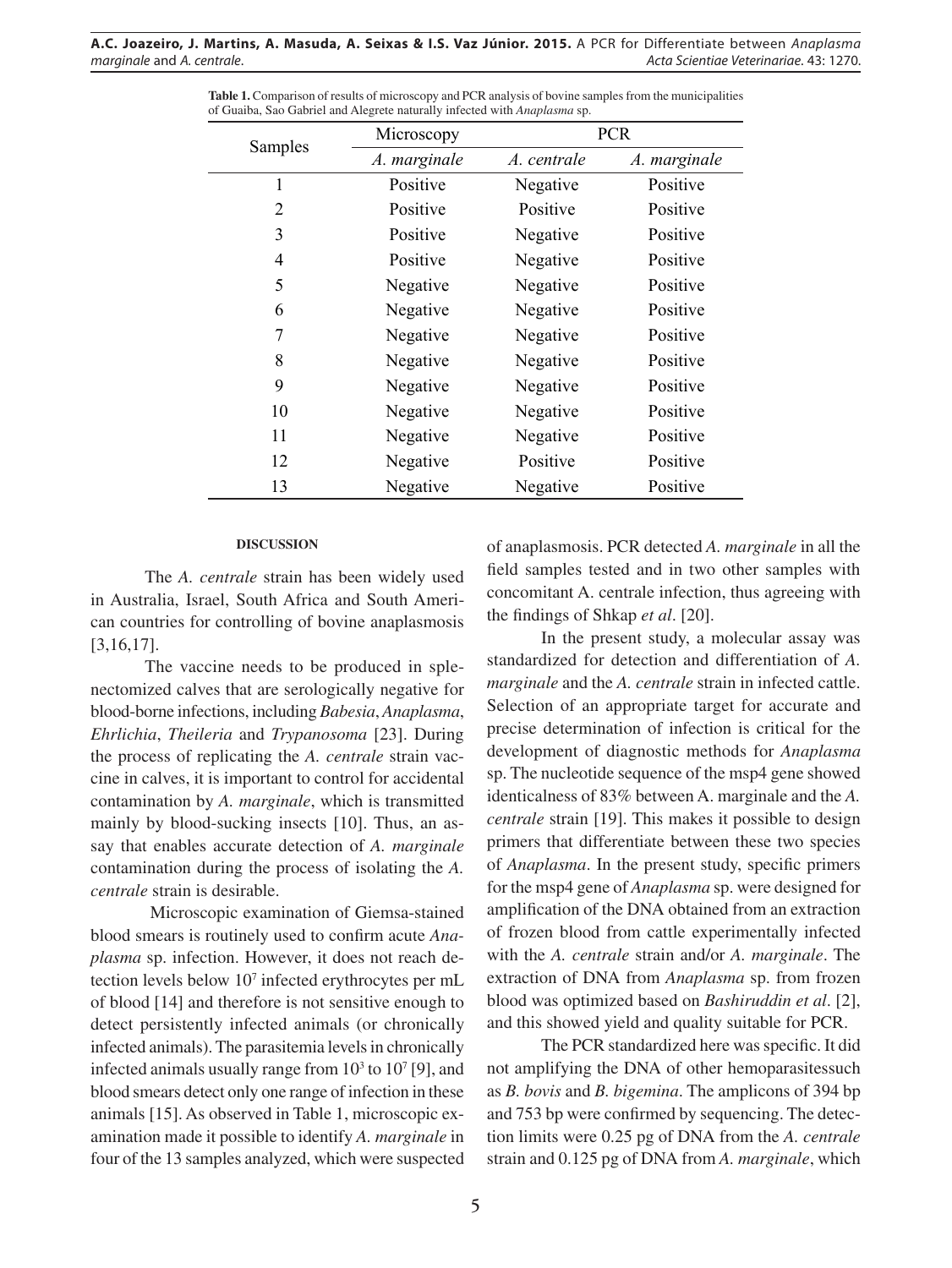# **A.C. Joazeiro, J. Martins, A. Masuda, A. Seixas & I.S. Vaz Júnior. 2015.** A PCR for Differentiate between *Anaplasma marginale* and *A. centrale*. *Acta Scientiae Veterinariae*. 43: 1270.

are consistently low levels of parasitemia, undetectable by means of optical microscopy. PCR made it possible to identify and differentiate the Anaplasma species in infected and persistently infected cattle, from field samples. PCR was more sensitive than analysis of blood smears, even taking into consideration detection of *A. marginale* in asymptomatic animals, which is more difficult.

In conclusion, an important diagnosis tool for detection of persistently infected animals and for differentiation of the closely related species *A. centrale*  strain and *A. marginale* was standardized. These findings can help in quality control for live vaccine of the *A. centrale* strain, for use against bovine anaplasmosis.

In this context, standardization of an efficient detection method that clearly differentiates between *A. marginale* and the *A. centrale* strain in blood is of considerable importance for vaccine safety and quality control.

These results indicate that this is a sensitive and specific test that provides an alternative for detecting *Anaplasma* spp. in relation to controlling production standard for the vaccine against bovine anaplasmosis.

MANUFACTURERS

1 Promega. Madison, WI, USA.

2 Pharmacia Biotech. Piscataway, NJ, USA.

3 Integrated DNA Technologies. Coralville, IA, USA

4 MP Biomedicals. Sant Ana, CA, USA.

5 QBiogene. Montreal, Quebec, CA.

6 Applied Biosystems. South Sant Francisco, CA, USA.

*Acknowledgments.* This work was supported by grants from CNPq-Instituto Nacional de Ciência e Tecnologia de Entomologia Molecular, FINEP, CAPES, CNPq, FAPERJ and FAPERGS.

*Declaration of interest***.** The authors report no conflicts of interest. The authors alone are responsible for the content and writing of the paper.

### **REFERENCES**

- **1 Aubry P. & Geale D.W. 2011.** A review of bovine anaplasmosis. *Transboundary and Emerging Diseases*. 58(1): 1-30.
- **2 Bashiruddin J.B., Camma C. & Rebelo E. 1999.** Molecular detection of *Babesia equi* and *Babesia caballi* in horse blood by PCR amplification of part of the 16S rRNA gene. *Veterinary Parasitology*. 84(1-2): 75-83.
- **3 Bock R.E. & de Vos A.J. 2001.** Immunity following use of Australian tick fever vaccine: a review of the evidence. *Austrian Veterinary Journal*. 79(12): 832-839.
- **4 Carelli G., Decaro N., Lorusso E., Paradies P., Elia G., Martella V., Buonavoglia C. & Ceci L. 2008.** First report of bovine anaplasmosis caused by *Anaplasma centrale* in Europe. *Annals of the New York Academy of Sciences*. 1149(1): 107-110.
- **5 Dumler J.S. Barbet A.F., Bekker C.P., Dasch G.A., Palmer G.H., Ray S.C., Rikihisa Y. & Rurangirwa F.R. 2001.** Reorganization of genera in the families *Rickettsiaceae* and *Anaplasmataceae* in the order *Rickettsiales*: unification of some species of *Ehrlichia* with *Anaplasma*, *Cowdria* with *Ehrlichia* and *Ehrlichia* with *Neorickettsia*, descriptions of six new species combinations and designation of *Ehrlichia equi* and 'HGE agent' as subjective synonyms of *Ehrlichia phagocytophila*. *International Journal Systematic Evolutionary Microbiology*. 51(6): 2145-2165.
- **6 Eriks I.S., Palmer G.H., McGuire T.C., Allred D.R. & Barbet F. 1989.** Detection and quantitation of *Anaplasma marginale* in carrier cattle by using a nucleic acid probe. *Journal of Clinical Microbiology*. 27(2): 279-284.
- **7 Eriks I.S., Stiller D. & Palmer G.H. 1993.** Impact of persistent *Anaplasma marginale* rickettsemia on tick infection and transmission. *Jounal of Clinical Microbiology*. 31(8): 2091-2096.
- **8 Farias N.A.R. 1995.** *Diagnóstico e controle da tristeza parasitária bovina*. Guaíba: Editora Agropecuária, 80p.
- **9 Gale K.R., Leatch G. De Vos A.J. & Jorgensen W.K. 1996.** *Anaplasma marginale*: Effect of challenge of cattle with varying doses of infected erythrocytes. *International Journal for Parasitology*. 26(12): 1417-1426.
- **10 Kessler R.H. 2001.** Considerações sobre a transmissão de *Anaplasma marginale*. *Pesquisa Veterinária Brasileira*. 21(4): 177-179.
- **11 Kieser S.T., Eriks I.S. & Palmer G.H. 1990.** Cyclic rickettsemia during persistent *Anaplasma marginale* infection of cattle. *Infection and Immunity*. 58(4): 1117-1119.
- **12 Kocan K.M., Blouin E.F. & Barbet A.F. 2000.** Anaplasmosis control. Past, present, and future. *Annals of the New York Academy of Sciences*. 916: 501-509.
- 13 Kocan K.M., de la Fuente J., Guglielmone A.A. & Melendez R.D. 2003. Antigens and alternatives for control of *Anaplasma marginale* infection in cattle. *Clinical Microbiology Reviews*. 16(4): 698-712.